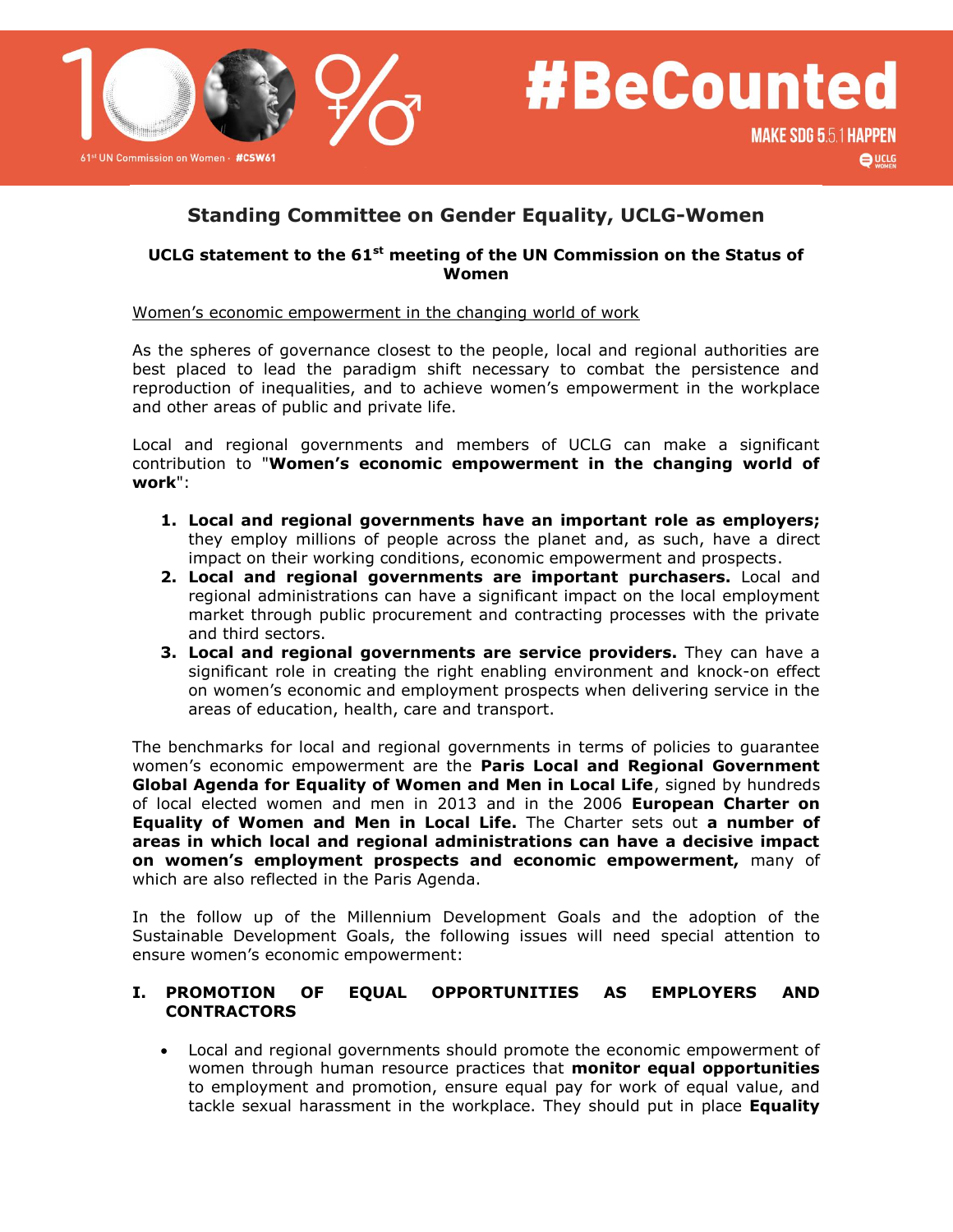



**Action Plans**, arrangements for reviewing pay, remuneration, pay systems and pensions, and measures to ensure fair and transparent promotion and career development opportunities.

- Local and regional governments should support a balance between **professional and private life** through flexible work, childcare, and entitlement leave for men.
- Furthermore, local and regional governments should stipulate that their service providers and sub-contractors meet the same standards of gender equality in employment as the administration itself, thereby **exerting a positive influence on local employment conditions for women**. In this regard, there is a need for **public, democratic control and leadership over all externalized local services**. 1

## **II. PROMOTION OF EQUALITY THROUGH SERVICE PROVISION**

- **Local government care services can provide significant relief to the burden of unpaid care and domestic work shouldered by women.**  Particular emphasis should be put on **good quality, affordable childcare**, available to all parents and carers. This can be a significant contribution to the economic and social life and fabric of the local community and of society at large, as well as care services for other dependents.
- **Cultural services and awareness-raising** should focus on breaking down stereotypes and allowing women access to employment in the cultural sector.
- **Local safety and security services** are vital to tackle gender-based violence and ensuring women's freedom to move about the city and participate in the economy and public life.
- **Urban planning, mobility and local economic development** policies also have a clear gender impact in terms of economic and employment opportunities for women, particularly those in the informal sector. Mobility and access to public transport are essential conditions for women and men to be able to exercise many of their rights, tasks and activities, including access to work, education, culture and essential services.
- Local and regional governments must work to ensure that **transport** services meet the specific as well as common needs of women and men.
- In the area of **local economic development**, local and regional governments can provide assistance to women entrepreneurs; ensure that financial and other support to enterprises promote gender equality and encourage to employers to recruit women apprentices and trainees in relation to skills, qualifications and positions traditionally seen as "male", and vice versa.

All of these service areas speak to the need for a **holistic, integrated approach to employment equality**, recognizing the impact of basic services and long-term training on women's capacity to compete in the labour market. It is at the local level where such a holistic approach can be achieved most effectively, with resources targeted where they have most impact.

 $\overline{a}$ 

 $^{1}$  UCLG, Basic Services for All in an Urbanizing World (GOLD III), p.398